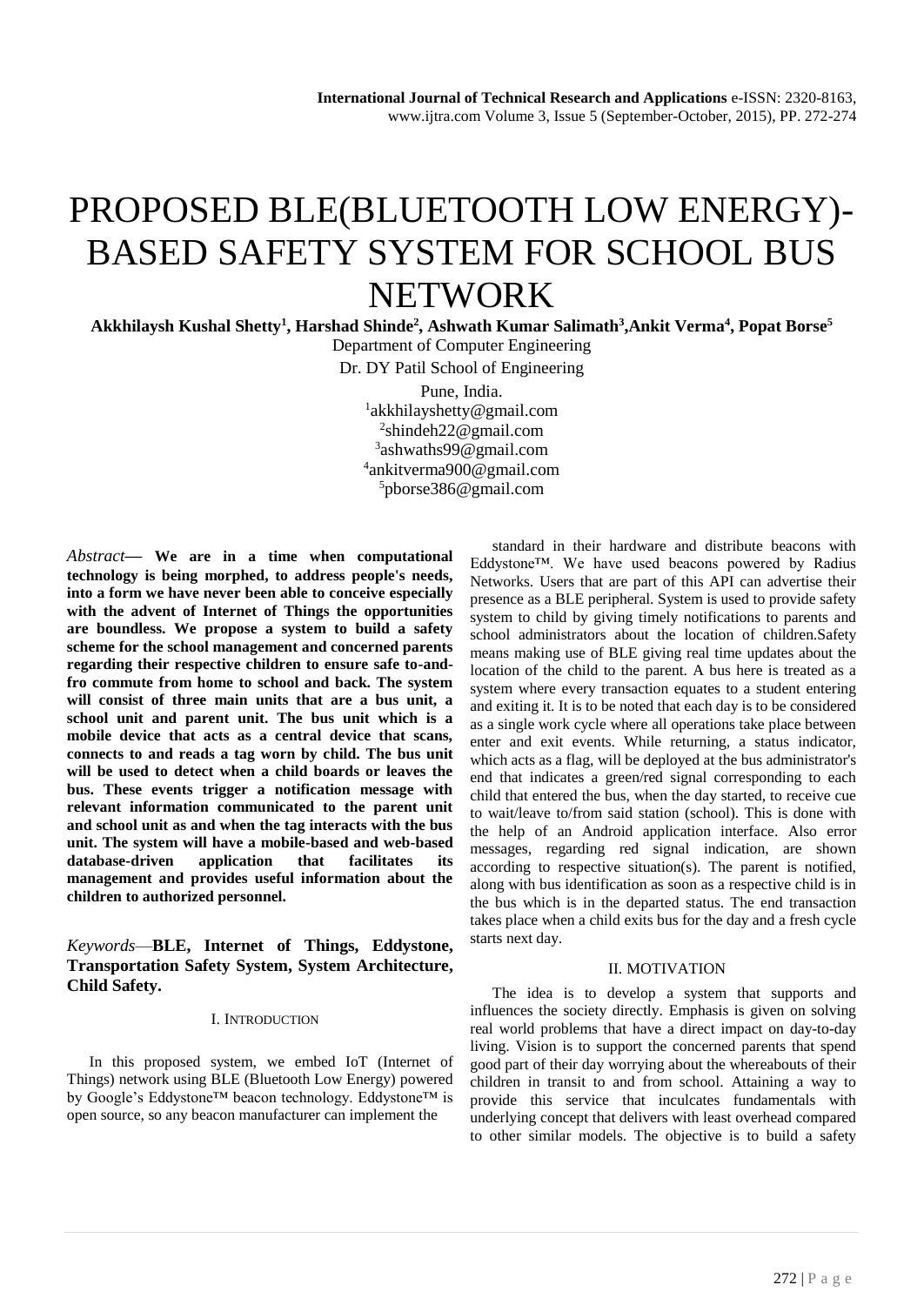**International Journal of Technical Research and Applications** e-ISSN: 2320-8163, www.ijtra.com Volume 3, Issue 5 (September-October, 2015), PP. 272-274

scheme for the school management, concerned parents and safety of their respective children to ensure safe to-and-fro commute from home to school and back.

#### III. RELATED WORK

This section reports the most related work to the problem. A system is proposed in [3] where a child is tracked using a child module that sends the notifications to the database and a mobile device. This system is not affordable being the deployment cost high and the module may not be convenient for children. A system is addressed in [4] where android terminals communicate among themselves to form a cluster using Bluetooth technology. These clusters transmit the relevant information using WLAN. Here the concern is that the system exposes a high deployment cost. A commercial solution [5] where school buses are fitted with RFID enabled tracker and children carrying RFID nametags that lets parents to know where his/her child/children are. Since, the deployment of this system will also need the deployment of RFID enabled trackers in the school buses. Other products such as Kidtrack [6], uses biometric features such as palm of the child. The entry and exit of the children into/from the bus is marked by scanning their palms across a palm reader. The scanned palm patterns are sent to a secured database to crossreference against preregistered users' patterns. The school administrator can keep a watch on children status. The children are required to place palms on the scanner correctly which might lead to inaccurate data transmission leading to inaccurate results. In this system, is the entry and exit is not automatic and is to be triggered manually

#### IV. SYSTEM ARCHITECTURE



Figure 1 : System Architecture

#### V. UML DIAGRAM



#### *Figure 1: Use Case Diagram*

#### VI. SYSTEM COMPONENTS

The system consists of three components i.e. administrative, user and web. The role of administrative and web components is administrator. The administrative component automatically marks the students In/Out status by reading a BLE tag and enables micro location engagement capabilities for students. The user component helps in checking real-time status of boarding of their loved ones. The user component will be used by Parents. The system allows the administrative staff to monitor students through web component. The administrative and user components run on an android powered device.



Figure 2 : Component Interaction